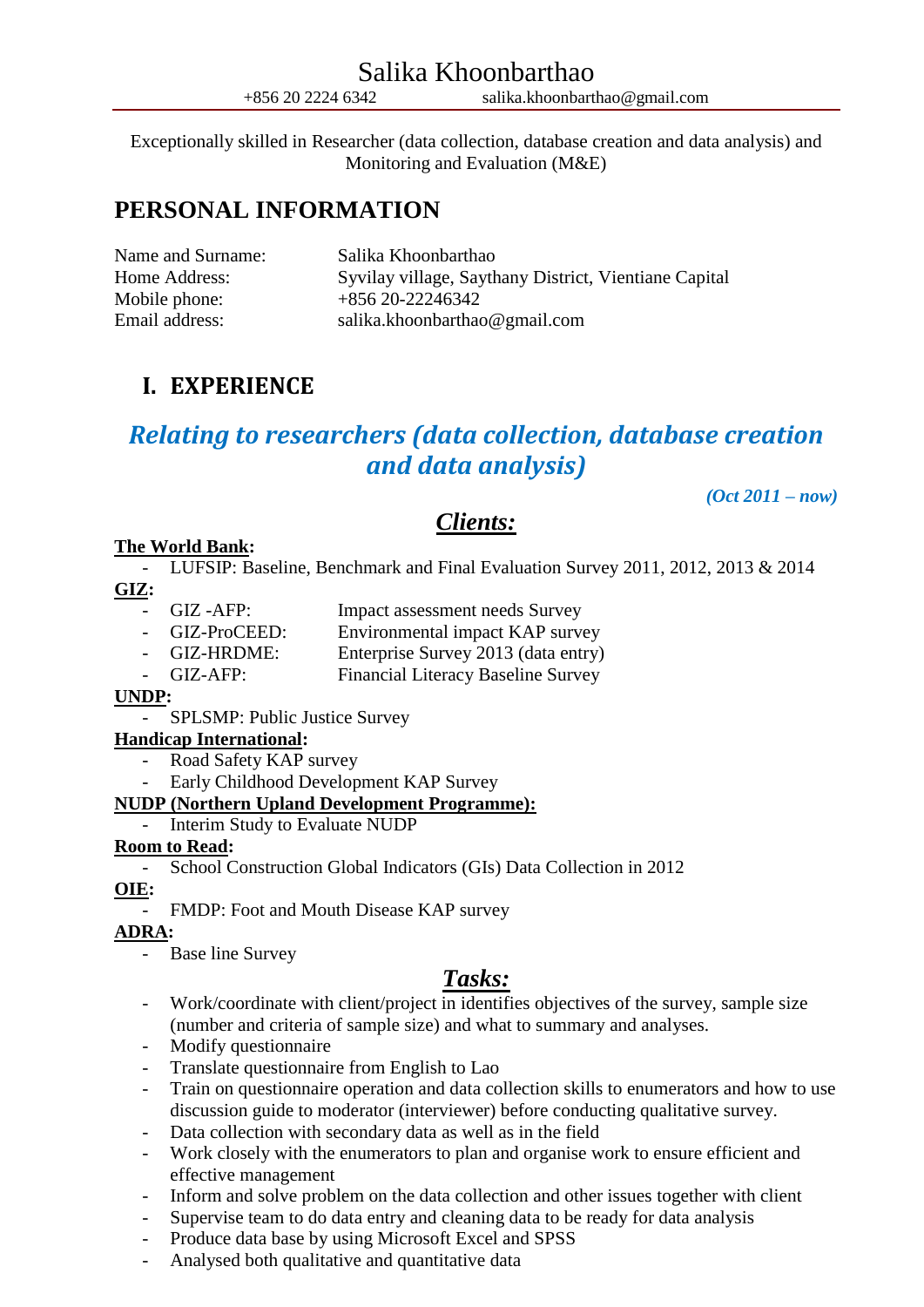- Prepare draft report and assistant in report writing

## *(February2015 – Now)*

**Short Term Consultant (STC) for the provision of advisory and technical support services on information management, data processing and analyses of VDP, VDP Review, Impact Study & DSEDP Enhancement under the NUIRDP Local Governance and Planning Component for GIZ-NUIRDP**

- To manage and systematize information and data generated or acquired by the LGP such as in VDP, VDP Review, DSEDP and other NUIRDP LGP Component activities;
- To manage the development and completion of the VDP Database Enhancement Project in coordination with GOL partners and IT service provider;
- To coordinate the translation of the content of the VDP database, from Lao to English
- To coordinate the process of classifying or categorizing VDP data using a suitable system of classification that is agreed by partners;
- To review & analyze data and produce analytical summary reports needed by the LGP component team leader and GOL partners.
- To support the implementation of the VDP Review activity, specifically in data acquisition, consolidation, analyses and reporting.
- To support the implementation of the DSEDP Review  $\&$  Enhancement activity by providing technical input and advice to the DSEDP TWG.

### *(Nov 2011 – Sep 2012)*

### **Research Manager, Indochina Research Laos (IRL) Company**

General management such as:

- Discussed with client to find the objectives and the output of survey.
- Designed questionnaire for quantitative survey and discussion guide for qualitative survey.
- Data collection with secondary data
- Trained on questionnaire operation and data collection skills to enumerators and how to use discussion guide to moderator (interviewer) before conducting qualitative survey.
- Monitored and evaluated the situation of field work.
- Worked closely with the staff to plan and organise work to ensure efficient and effective management and coordination of work is achieved as schedules are met.
- Wrote report both of quantitative and qualitative (both FGD and IDI); and
- Presented the result of the survey to client.

#### **Client and the surveys projects responsibility:**

- Lao Tobacco Company: Pack Count, Project 92 and Select
- Coca-Cola Company: Retail shop
- For Lao Asia Pacific Breweries Ltd (LAPB): T-IDI and T-Track
- TOYOTA Company: Auto Survey in Laos and Auto 2
- Nielson: Tobacco survey in Laos
- KP Company: Tires Survey

#### *(July 2009 – Oct 2011)*

# **Technical and team advisor to an independent international consultant:**

Assisted in evaluation of five components of the Mekong River Commission Flood Mitigation and Management (MRC-FMMP), Lao Extension Approach (LEA), GIZ-RDMA, GIZ-IRDPC, GIZ-NUDP, Care international, Plan international, Concern Worldwide, UNODC and UNFPA.

- Formulated teams for field data collection
- Managed human resource needs (for enumerators)
- Modify questionnaires
- Trained enumerators on questionnaire operation and data collection skills
- Monitored and controlled data collection quality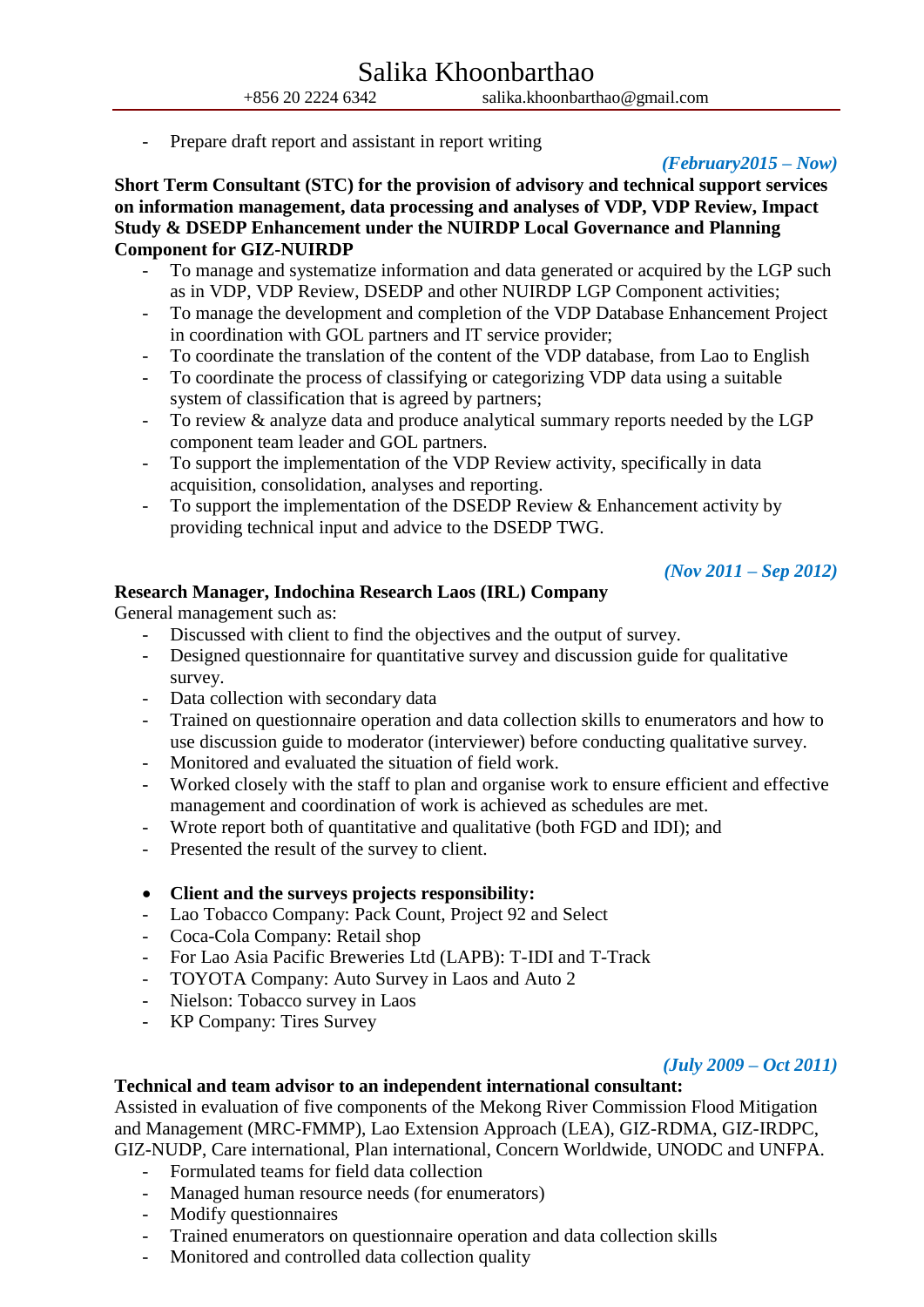- Supervised team to do data entry and cleaning data to be ready for data analysis
- Designed data entry sheets and database, using Microsoft Excel and SPSS
- Advised qualitative and quantitative data analysis, using Microsoft Excel and SPSS
- Translated questionnaires, English-Lao-English
- Built data system, computer and database using for Somsanga Drug Treatment Center staff at Somsanga Drug Treatment Center (funded by UNODC)

# *Relating to M&E*

#### *(Nov 2013 – now)*

# **International Monitoring and Evaluation assistant for the World Bank HMTA Project (Part time)**

- Assist in the design activity/output monitoring system;
- Assist to develop and specify monitoring formats, procedures and mechanisms in line with requirements of the project and government;
- Assist in assessing training needs/ training plan and provide training for relevant staff related to output/ activity monitoring.

## *(Apr 2013 – May 2014)*

### **National Project Monitoring Expert for Climate Protection through Avoided Deforestation Project Financial Cooperation Module (CliPAD FC) (Part time)**

- Prepared, conducted and evaluated/reported initial training for relevant national, provincial and district authorities related to activity/ output monitoring and reporting using the existing formats;
- Provided continues support and backstopping for relevant national, provincial and district authorities related to activity/ output monitoring and reporting using the existing formats;
- Evaluated the activity/ output monitoring and reporting concept including process and formats, as well as suggest changes if considered appropriate and document lessons learnt;
- Supported reporting and documentation for the MTR;
- Supported acquiring data and processing from the Agricultural Census, the LECS (Lao Expenditure and Consumption Survey) or other data bases.

#### *(Nov, 2012 – June, 2013)*

# **Research assistance (STC) for Community Nutrition Project (CNP) and Health Service Improvement Project (HSIP) of the World Bank (Part time)**

- Worked with government staff (Ministry of Health and Lao Women Union) in central, provincial and district level to motivate women in rural area to:
	- o Use the service of heath facility (health center, district and provincial hospital) during pregnancy, give born baby and after delivery baby
	- o Bring their children to health facility for checking well baby and growing level and during illness.
- Monitored the progressing of activities with HSIP project to report to team leader.
- Worked with international health consultant to design and prepare material for survey.

#### *(Jun 2006 – Oct 2009)*

### **Information and Knowledge Management (IKM) Officer, Rural Development Programme in Mountainous Area, GIZ Lao PDR:**

- Monitored and evaluated the activities conducted with IKM team in the target provinces and report to IKM manager.
- Took care and maintenance of M&E database.